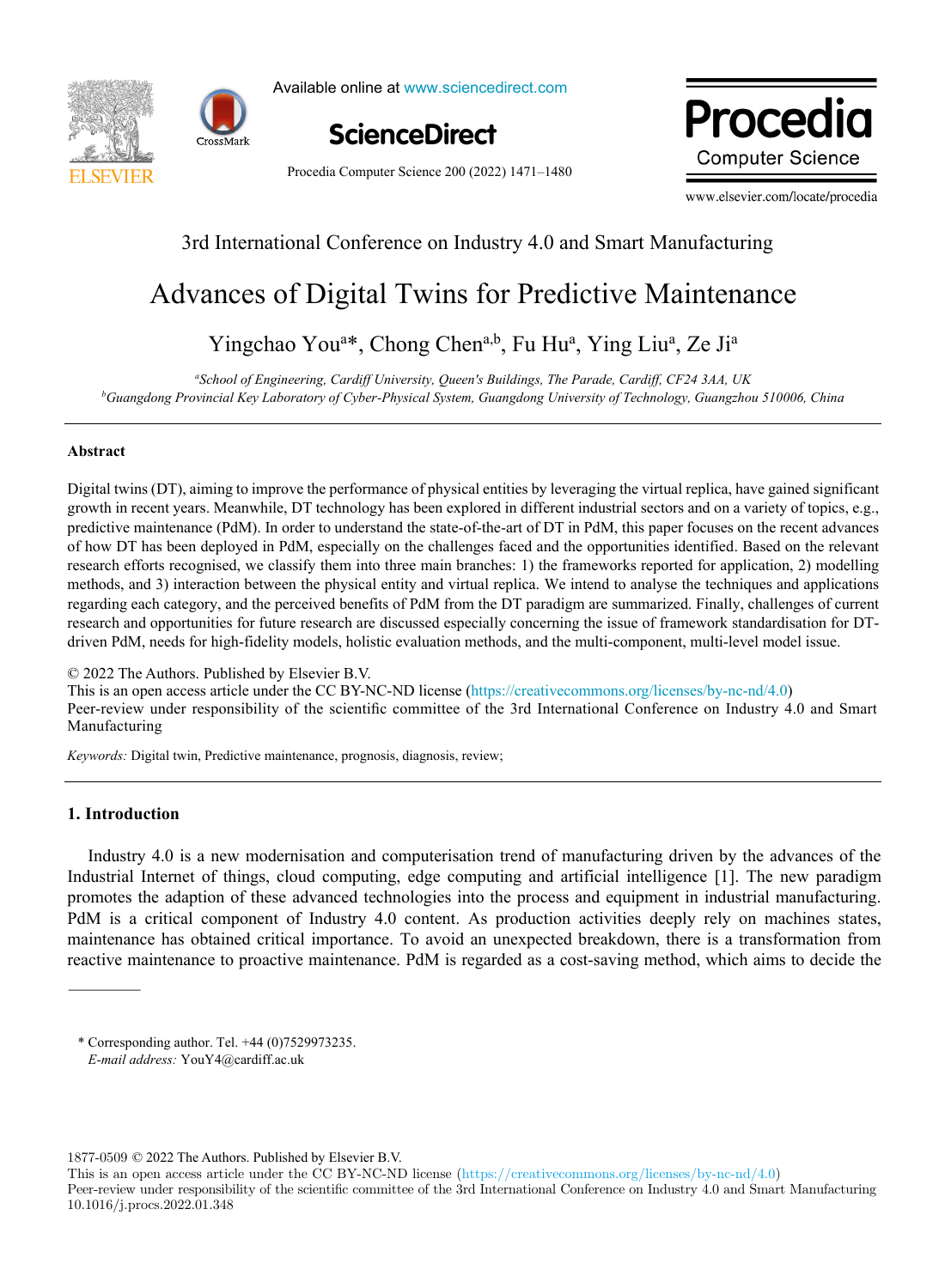maintenance time for equipment before the upcoming equipment failure by assessing the degradation condition and calculating the remaining useful life (RUL). With the implementation of PdM, the unplanned downtime cost can be reduced [2]. According to the report from McKinsey [3], the maintenance cost will significantly reduce by 18%-25% after implanting the PdM, and therefore the research on PdM appealed to lots of attention from both academia and industry in recent years.

Nowadays, large volumes of data that contain valuable information about the process and operations can be collected from industrial equipment. Industrial data are collected by heterogeneous sensors and then stored in the database. Data-driven methods are employed to analyse this data and get valuable insights for prognosis. Typically, data-driven methods [4] have two main scopes: machine learning approaches, and statistical approaches. Another mainstream method in PdM is the physical-based model [5], which assesses the degradation of components using physics laws. Besides, the hybrid approaches [6], which is a combination of data-driven methods with physical-based methods, is the third class of PdM methods.

With the development of sensor technology, AI, data science, and IoT, a new paradigm for engineering is developed, named digital twins (DT), which mainly consists of a physical entity, digital replica, and the connection. DT is targeted at improving the performance of the physical entity leveraging the analysis of the virtual counterpart [7]. DT is of importance in engineering by some scholars. Tao et al. [8] deemed that DT is a critical enabler towards Industry 4.0 and smart manufacturing. The research about DT is still in its primary. The main content of the current research is the concept, characteristics and framework of DT. Furthermore, DT is widely deployed in the product life cycle from the concept design to the logistic. Especially, the publication about the DT- driven PdM emerged and saw rapid growth in recent years. As a new technology, DT attained a growing interest, which arises a need to make it clear state-of-the-art in terms of concept, application, technology.

Although predictive maintenance is one of the important topics in the DT area, there lacks a common understanding of the trend, challenges and opportunities in both industry and academia. DT brings a new engineering solution for PdM, while the technological improvement and performance variation for a system in the new paradigm is not clear. Besides, to the best of our knowledge, there are two papers [9; 10] that reviewed the development of maintenance and DT, and the advances of DT for PdM has not been reported. Thus, a summary of the recent advance of PdM facilitating by DT is needed. In this paper, a systematic review for publications about PdM and DT is conducted where the trend is discussed to recognise research gaps and opportunities.

The rest of the paper is organised as follows: Section 2 reviews the state-of-the-art of DT in terms of concepts, technologies, and applications. Publications of DT and PdM are classified into four groups, and each category is analysed in section 3. Then, the gaps and corresponding opportunities are listed by analysing the trend of the topic. Section 5 concludes the paper.

#### **2. Digital twins – A brief review**

The concept 'digital twins' was coined in a presentation by Grieves in 2003 according to the white paper [7]. Until 2012, the first definition of DT was proposed as "an integrated multi-physics, multi-scale, probabilistic simulation" by Glaessgen [11]. Since then, DT has attracted attention from both academics and industry, and lots of efforts have been made. Some scholars defined DT from their perspectives to explore the concept, and their definition is quite similar to the first one [12]. In essence, digital twins mirror the operation and predict the state for the physical entity employing advanced technologies to improve the performance of a physical entity. DT is not a specific technique but a scheme, in which the modelling methods and purposes depend on the usage scenario. Digital twins have many characteristics.

- The communication between physical and digital replica is bi-direction, and it is a critical feature for distinguishing between the digital model, digital shadow and digital twin[12; 13];
- The fidelity of digital twins depends on its intended purpose [14], even though the level of fidelity of virtual models are not well clarified [15];
- DT is dynamic since it evolves with the physical entity by feeding the data in the product life cycle (PLC).

The development of DT takes benefits from numerous advanced technologies, such as IoT, big data, sensor technologies. Modelling is the basis of virtual twins. The digital model contains geometrical information, for example, the shape of objects. To make models more realistic, the product surface can be defined with texture mapping. The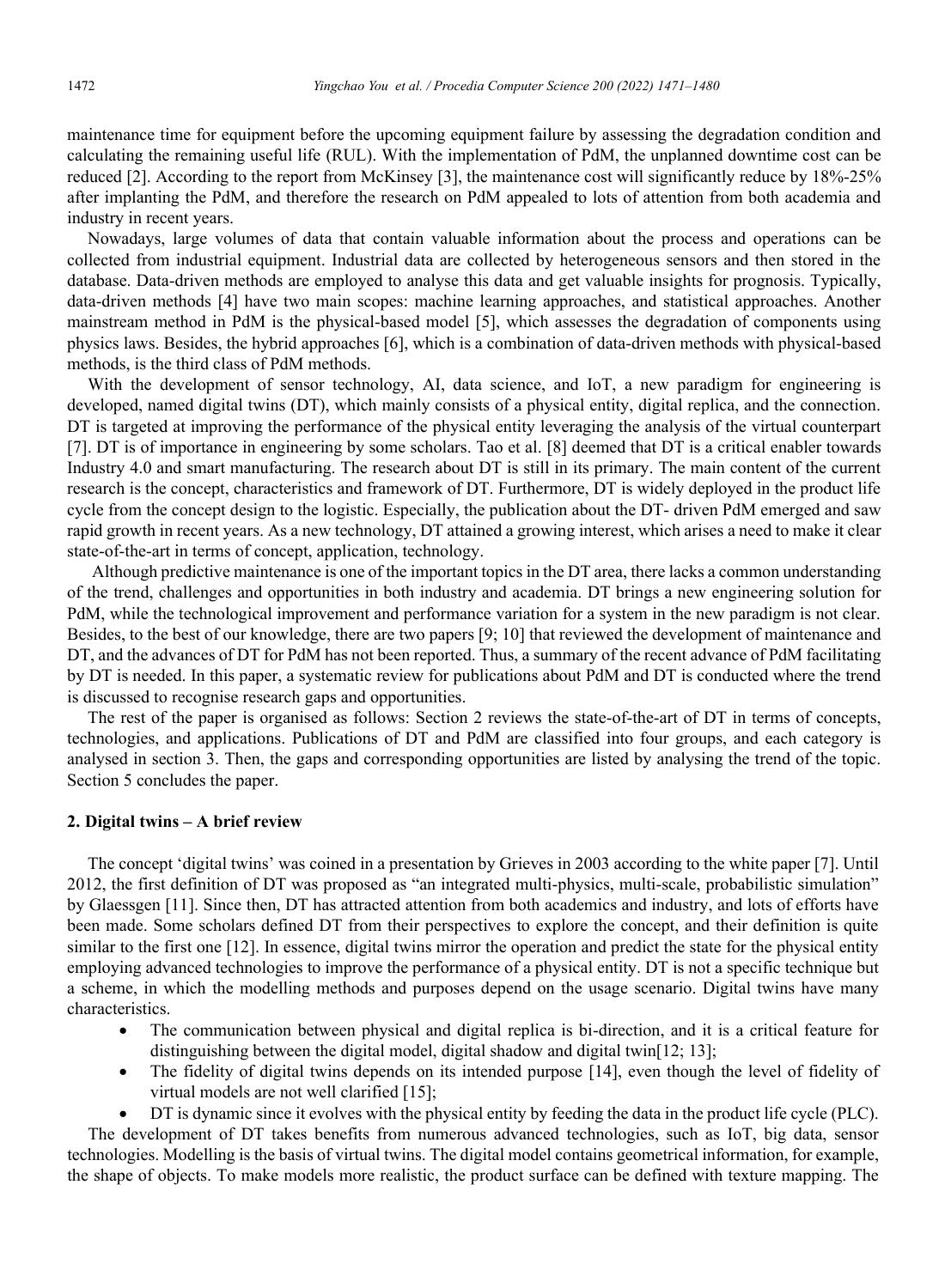production characteristics and constraints information of products can be added to the digital model that can be used in manufacturing, assembly. Geometric models only represent the static information of the model. To imitate operations of a physical entity, simulation techniques engage in the digital twin. Physical simulation is based on selected physical laws, representing the key characteristics of objects, such as crack growth, kinetic models. The accuracy of the simulation model depends on the assumption within the model. Besides, another class of modelling methods [16], called the rule-based method, is used to extract knowledge and rules from historical data, expert knowledge to predict the behaviour of the physical entities. In rule-based methods, statistical methods and machine learning models are used to extract rules, and ontology methods are used to describe rules. Digital twins are dynamic, and model evolution techniques update the models according to the feedback of the physical twin to mirror the physical objects. Model verification and validation are critical to keeping the model fidelity and accuracy, which is quite critical to its performance. From the view of technologies, digital twins are the integration of existing methods and provide a novel paradigm for different sectors.

DT was originally developed for air force vehicles by NASA and the US air force to enable the safety and reliability of equipment [11]. After that, the application of DT sprung up over the different sectors and industries. In production engineering, DT technology is deployed in every phase in the whole lifecycle of products [17]. Based on design methods, DT improves the efficiency of product design processes. During manufacturing, DT automatically optimises production planning, scheduling and virtual commissioning [18]. DT also provides products service, such as products fault warnings and maintenance to lower the impact of production downtime. Besides, DT technology is widely employed in different sectors, including materials, railway, logistic, naval engineering, aerospace, the energy industry and manufacturing [9]. Particularly, maintenance research accounts for the largest proportion of all the DT academic publications. Furthermore, the most commonly used maintenance strategy in DT is PdM [9], which is applied to monitor equipment conditions to determine the next maintenance time. In industry, some companies, such as GE, Siemens, also adapt DT into the application and several patents were proposed [19; 20]. Though DT is quite popular in the industry, it is still in the infant stage. The impact of DT on the industry has yet to be explored due to the modelling methods and their intention varies. To reveal the impact of DT on PdM, a literature review is conducted to discuss the status in terms of framework, modelling techniques in the next section.

#### **3. DT for PdM**

To identify the research status of DT on PdM, a literature review on the related papers is conducted in this section. The methodology of the literature review is presented as follows. The journal papers are selected by searching ("digital twins" AND "predictive maintenance") in the title, abstract or author keywords among the mainstream database, including IEEE Xplore, Sciencedirect, Springer Link, ACM, Scopus, by 1st Jun 2021. In this stage, 194 papers were obtained. These papers were filtered according to the criterion that all articles, written in English, directly explored DT technologies to improve the performance of PdM. Finally, 30 papers are selected. The publication related to the DT-driven PdM are reviewed systematically and classified in terms of research objects, DT framework for PdM (Y: Have studied DT framework in the paper. N: Did not study framework in the paper), research methods ((1) diagnosis, (2) prognosis, (3) maintenance scheduling, and (4) literature review) and received benefits after implementing DT for PdM. The detailed contents are shown in Table 1.

It can be seen from the table that most of the research objects for PdM belong to mechanical components, and small parts are buildings and electrical systems. Seldom publication focused on the whole mechanical equipment and systems. The framework for DT for PdM is one of the most popular research points and many papers contributed to it. Nearly all research methods that were adopted in the paper solved diagnosis and prognosis problems, and only two papers contributed to maintenance optimization in DT. A further discussion follows in matters of DT-driven PdM framework, modelling methods and the interaction between these two parts. The perceived benefits of implementing DT for PdM are summarized at the end of this Section.

#### *3.1. DT-driven PdM framework*

In a system-level view of PdM, many researchers were inspired by the development of DT and explored the PdM framework driven by DT, to study the system architectures of PdM, enabling technologies, modelling methods,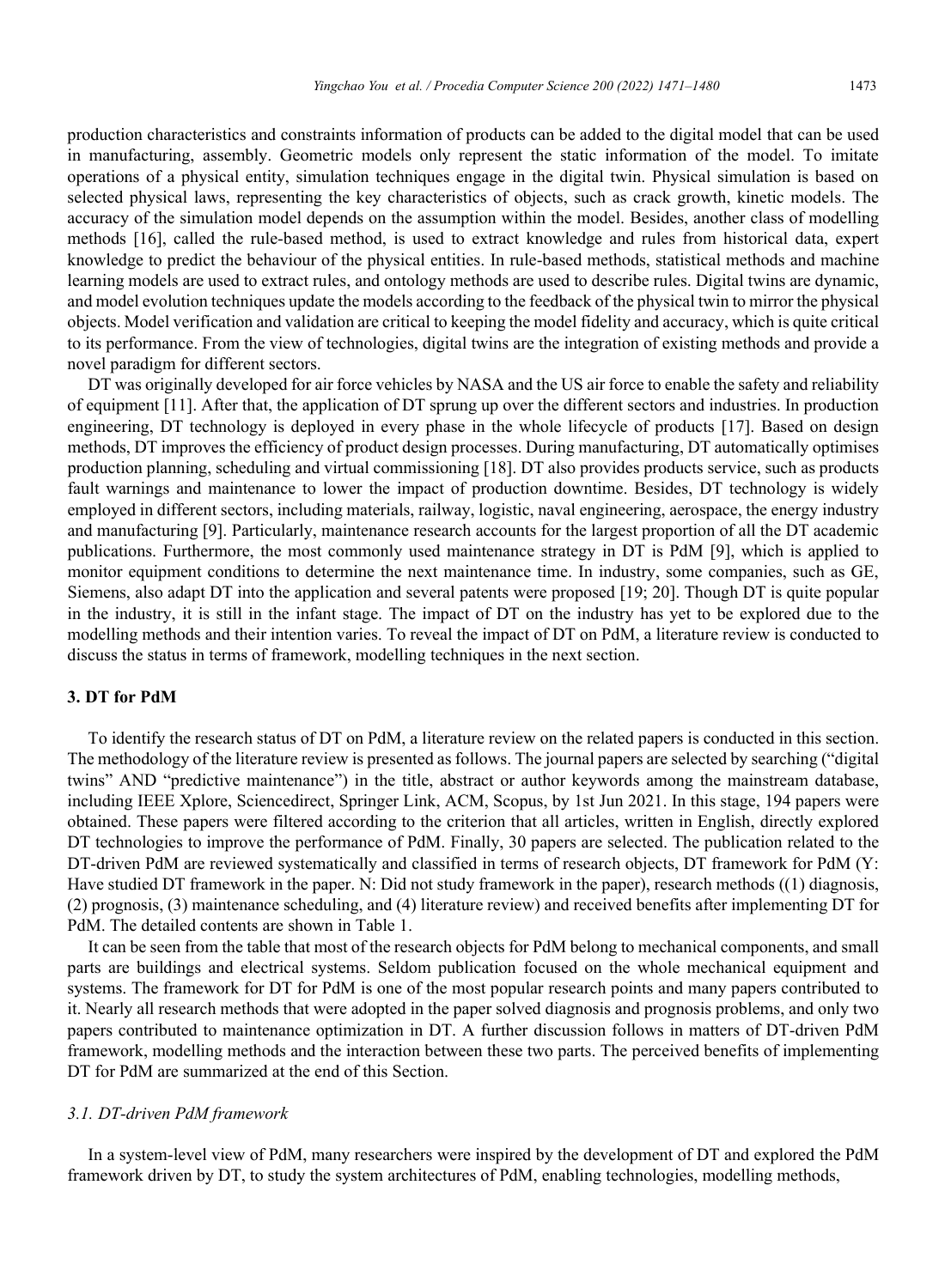### technical routes [21; 22].

| Table 1 List of the recent research publications in the field of DT-driven PdM with the classifications |  |  |  |
|---------------------------------------------------------------------------------------------------------|--|--|--|
|---------------------------------------------------------------------------------------------------------|--|--|--|

| Reference              | Research Objects                             | Framework | Research methods |           |           |           |                                                                                                 |  |
|------------------------|----------------------------------------------|-----------|------------------|-----------|-----------|-----------|-------------------------------------------------------------------------------------------------|--|
|                        |                                              |           | 1                | 2         | 3         | 4         | Perceived benefits                                                                              |  |
| Aivaliotis et al. [23] | gearbox                                      | N         |                  | $\sqrt{}$ |           |           | estimate RUL provides accurate results                                                          |  |
| Ding et al. [24]       | shearer key parts                            | N         |                  | $\sqrt{}$ |           |           | improving the accuracy of prediction                                                            |  |
| Liu et al. $[25]$      | aero-engine bearing                          | Y         | $\sqrt{}$        |           |           |           | the prediction error is better.                                                                 |  |
| Qiao et al. [26]       | milling machine tool                         | Y         | $\sqrt{}$        | $\sqrt{}$ |           |           | improving the accuracy of fault prediction                                                      |  |
| Short et al. [27]      | rotating equipment                           | N         | $\sqrt{}$        |           |           |           |                                                                                                 |  |
| Xu et al. [28]         | production line                              | Y         | $\sqrt{}$        |           |           |           | insufficient<br>training<br>different<br>data<br>data,<br>distributions                         |  |
| Bigoni et al. [29]     | complex structures                           | N         | $\sqrt{}$        |           |           |           | detecting and localizing crack                                                                  |  |
| Booyse et al. [30]     | sevral open cases                            | Y         | $\sqrt{}$        | $\sqrt{}$ |           |           |                                                                                                 |  |
| Garza et al. [31]      | eletric braking system                       | N         | $\sqrt{}$        |           |           |           | enhance its CBM capability                                                                      |  |
| Karve et al. [32]      | plate specimen                               | N         | $\sqrt{}$        | $\sqrt{}$ | $\sqrt{}$ |           | performing mission optimization.                                                                |  |
| Kim [33]               | noise Barrier Tunnels                        | N         |                  | $\sqrt{}$ |           |           | real-time diagnostics. improve sustainability                                                   |  |
| Li et al. [34]         | cable-net structure                          | N         |                  | √         |           |           | improving maintenance efficiency, reducing cost.                                                |  |
| Lu et al. $[35]$       | centrifugal pumps                            | Y         | $\sqrt{}$        |           |           |           | efficient and automated asset monitoring                                                        |  |
| Luo et al. $[6]$       | CNC machine tool                             | Y         |                  | $\sqrt{}$ |           |           | a more accurate result                                                                          |  |
| Mi et al. [36]         | bearings                                     | Y         |                  |           | $\sqrt{}$ |           | higher<br>and<br>reliability,<br>the<br>accuracy<br>comprehensiveness of fault data is improved |  |
| Oluwasegun et al. [21] | control<br>element drive<br>system           | Y         | $\sqrt{}$        |           |           |           | improve insight into system design                                                              |  |
| Shangguan et al. [22]  | satellite System                             | Y         | $\sqrt{}$        |           |           |           | improve the accuracy and reliability of fault<br>diagnosis                                      |  |
| Szpytko et al. [37]    | crane                                        | N         |                  |           | $\sqrt{}$ |           | simulations under various scenarios and conditions,<br>accurate diagnostics and prognostics.    |  |
| Huang et al. [38]      | chiller                                      | Y         | $\sqrt{}$        |           |           |           | low latency, real-time monitoring                                                               |  |
| Leser et al. [39]      | specimen                                     | N         | $\sqrt{}$        | $\sqrt{}$ |           |           | predicting fatigue life, reduce uncertainty                                                     |  |
| Ye et al. [40]         | load-bearing airframe                        | Y         |                  | $\sqrt{}$ |           |           | real-time state monitoring, more accurately fault<br>prediction                                 |  |
| Aivaliotis et al. [41] | gearbox bearings                             | N         |                  | $\sqrt{}$ |           |           | monitor the health status and convergence of the<br>simulated to the actual robot               |  |
| Moghadam et al. [42]   | gearboxes                                    | N         |                  | √         |           |           | monitoring the remaining useful lifetime of the<br>gears                                        |  |
| Xiong et al. [43]      | aero-engine                                  | Y         |                  | $\sqrt{}$ |           |           | the model prediction has high accuracy                                                          |  |
| Cavalieri et al. [44]  | milling machines                             | N         |                  | V         |           |           | achieve interoperability between different devices                                              |  |
| Luo et al. $[44]$      | CNC milling machine                          | Y         |                  |           |           |           | reduce sudden failure probability and improve<br>stability                                      |  |
| Zhidchenko et al. [45] | hydraulically<br>actuated<br>heavy equipment | ${\bf N}$ |                  | $\sqrt{}$ |           |           |                                                                                                 |  |
| Ritto et al. [46]      |                                              | Y         | $\sqrt{}$        |           |           |           | realize the combination of different methods                                                    |  |
| Errandonea et al. [9]  | Review                                       |           |                  |           |           | $\sqrt{}$ |                                                                                                 |  |
| Khan et al.[10]        | Review                                       |           |                  |           |           | V         |                                                                                                 |  |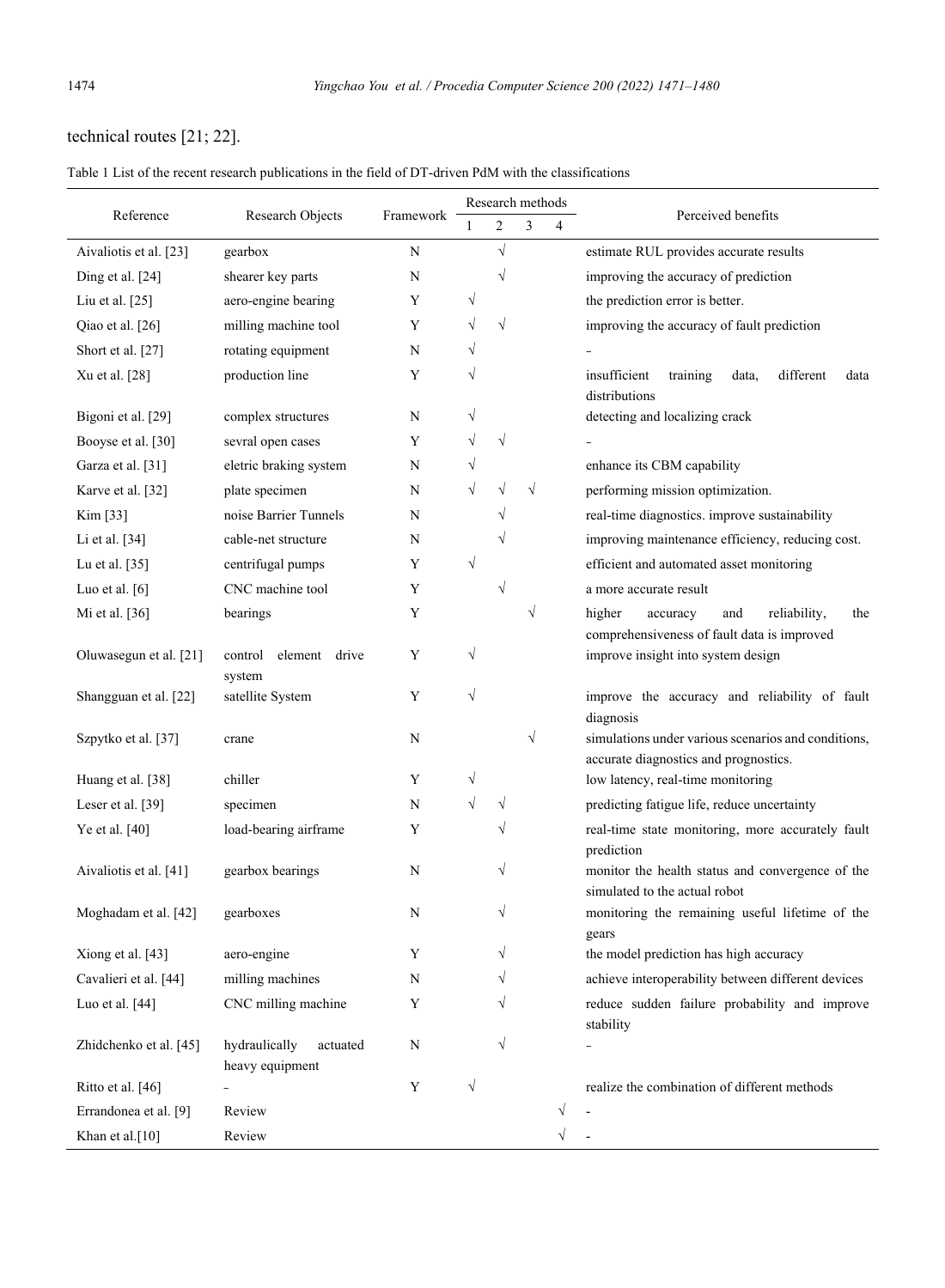For the DT framework, a basic, well-accept framework a three-dimension conceptual DT model was built based on the original definition, which contains a physical entity, digital entity and the connection [11]. Many researchers put efforts into the framework of the digital twin from different views. However, there is still a long way to the DT application. A generic framework normally contains the standards, technologies, and procedures of DT. To tackle the difficulties of DT application in enterprises, lots of organisations and researchers contributed to the framework of DT. The National Institute of Standards and Technology in the USA is working on the ISO 23247, which aims to standardize the DT manufacturing framework, and it is drafting currently [18]. This standard will have relative integrated contents, such as overview and general principles, reference architectures, digital representations, and information exchanges. Besides, some scholars proposed the reference model for DT applications [14; 47; 48; 49], such as the five-dimension DT model [50].



#### Figure 1 A generic model of DT for PdM

In the PdM application, many scholars combined the PdM and DT knowledge to generate the specific DT-driven PdM framework. Based on the current work, a generic framework of DT for PdM is illustrated in Fig. 1. In the physical layer, the conditional data of physical entities are captured by monitoring systems in real-time. The collected data are then transmitted to the digital twin enabling by the advanced communication layer. By leveraging on different technologies and data, the digital twin mirrors the state and behaviour of the physical twin. Furthermore, the digital twin provides diagnosis and prognosis services that detect faults and predict the RUL respectively. To minimize the cost and maximize the reliability of the system, maintenance optimisation is performed to generate a maintenance plan. The RUL and maintenance plan is transmitted back to the physical layer, and appropriate maintenance is then implemented.

The DT-driven PdM framework is constructed by enriching the DT model with PdM knowledge. Based on a threepart DT model [7], a DT-driven fault diagnosis framework was built by enriching the original model. Particularly, diagnosis and maintenance decisions were regarded as integrated services of virtual twin [22], and it is different from the five-dimension DT model [50], which regards the data and services as independent parts. Besides, Oluwasegun and Jung [21] also adopted a three-part DT model for the prognosis of the control element drive mechanism.

In addition to the DT-driven PdM framework, there are other frameworks, such as open system architecture for condition-based monitoring (OSA-CBM) [51], cloud enhanced PdM [52]. The DT-driven framework integrates the partial functions and features of other frameworks. For example, OSA-CBM, which is defined in ISO 13374, is comprised of six functional blocks that are data acquisition, data manipulation, state detection, health assessment, prognostics assessment, advisory generation, respectively. These functions are integrated into the DT-based framework directly or indirectly. By combining the knowledge of DT and cloud manufacturing, Mi et al. [36] proposed a multi-layer, cloud-based framework for PdM. The fault information and maintenance resource were shared among different enterprises for the same equipment to realise the real-time perception of maintenance information.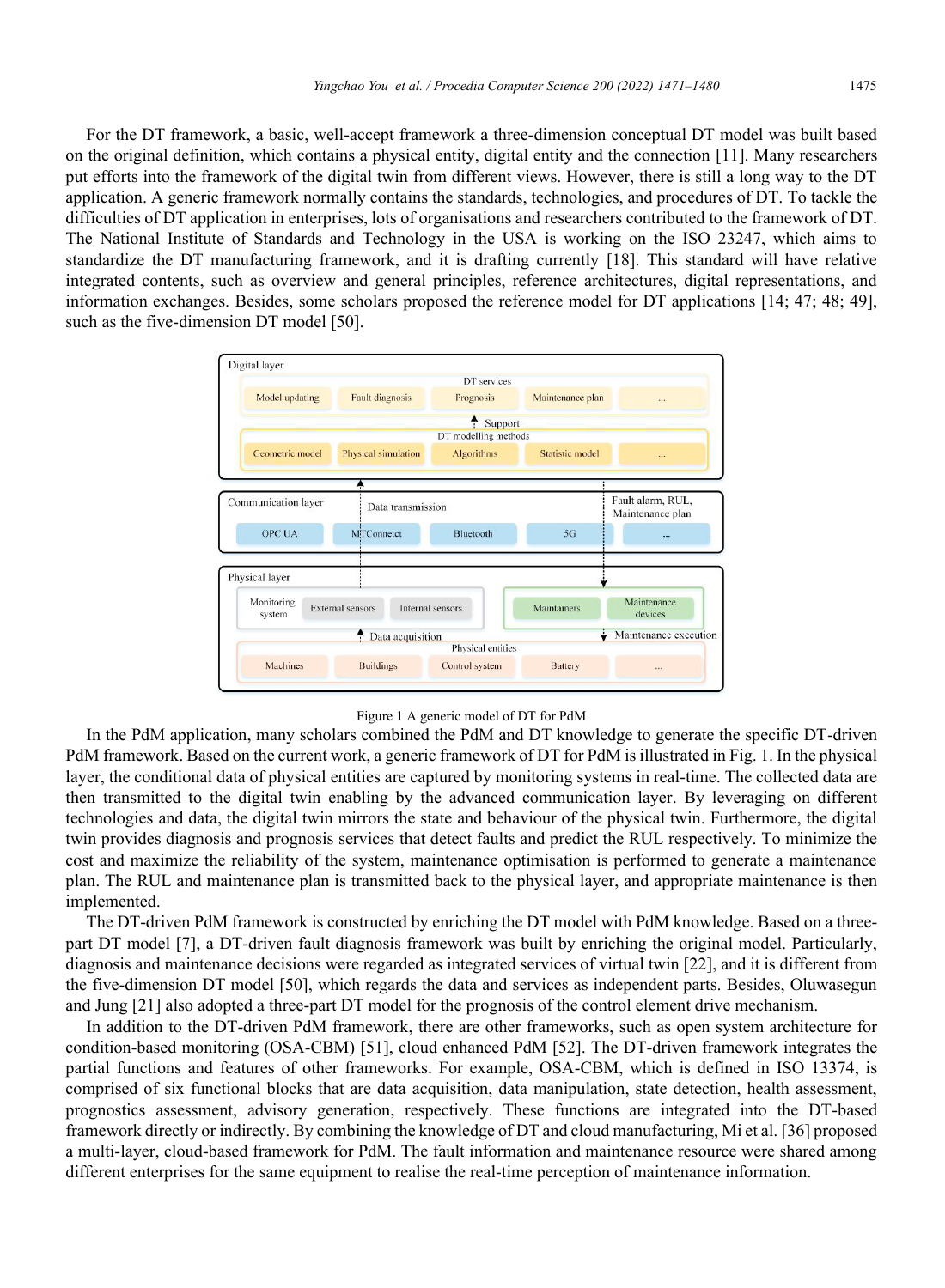Normally, a standardised framework should provide the guidelines, key methods, and best practices for implementation [18]. In this respect, the research about the DT-based PdM framework is not detailed. The implementation of PdM applications with the DT paradigm requires that the framework should be compatible with various existing standards. Seldom papers mentioned the relationship between the proposed frameworks and the existing standards. More efforts should be put into the standardization of DT implementation.

#### *3.2. Modelling methods of DT for Diagnosis and Prognosis*

Many modelling methods are available for fault diagnosis and prognosis in the DT framework. Through summarize and classify the collected literature, the modelling methods can be categorized as data-driven methods, physical-based methods and hybrid methods. Based on the literature review, hybrid methods account for the biggest proportions of models both in diagnosis and prognosis.

#### *3.2.1. Data-driven method*

Data-driven methods play an important role in DT for PdM, and this type of method is normally regarded as a datadriven DT model which has the functions of faults classification, RUL predictions. For example, the artificial neural network was used for anomaly detection of control element drive system utilizing coil current data [21]. Besides, Bayesian change point detection methodology [35], deep learning [28] were adopted in studies. Some data-driven methods that used synthetic data were introduced in Section 3.2.3 hybrid methods.

#### *3.2.2. Physical-based method*

The physical-based method uses the physical laws to imitate system operations which relies deeply on mathematics and physics. The finite element method is the most widely employed method among the selected papers [39; 45; 53]. Using the finite element models and Monte Carlo methods, probabilistic estimates of the crack state for a geometrically complex test specimen calibrated the prognostic model and reduced the uncertainty in fatigue life prognosis [39]. Numerical analysis is another primary method in this area. By feeding the stress data collected by the gyro sensor, the numerical behaviour model was established to analyse the RUL of noise barrier tunnels [33]. A numerical example [40] showed the uncertainty of crack prediction from a micro view. The crack length was obtained by analysing observed crack data through Bayesian inference.

In [11], the multi-physics simulation was regarded as the foremost opportunity for the development of DT. Multiphysics simulation is considered more than one physical field that occurs in a coupled system and spans many scientific disciplines, such as mathematics, physicals and numerical analysis. In [6], a multi-physical simulation is constructed coupling dynamics and thermodynamics to imitate the milling process. However, the existing studies on PdM for DT mainly focused on single physical modelling.

In summary, the research on multi-physical simulation for DT is deficient currently. The physical fields explored in current studies are in the beginning stage, where only the stress and force for the mechanical structure were taken into consideration. The physical fields, such as heat transfer, pore water movement, concentration field, stress and strain, dynamics, chemical reactions, electrostatics and its interaction, have seldom been mentioned and considered.

#### *3.2.3. The hybridisation of data-driven and physical methods*

In this section, the common way to realize the hybridisation of different methods in DT is summarized. The most widely used hybridisation way [23; 25; 29; 32] is for data augmentation by generating synthetic data. For instance, a simulation of bearing was conducted combining domain knowledge and synthetic data were generated in the simulation. Critical features which were selected from sensor data and synthetic data were fed into a machine learning method to make the fault prediction of mechanical products. A case study was set to compare the prediction performance of the proposed method and the method without synthetic data, and the results verified the effectiveness of the hybrid method [25]. Transfer learning was adapted to migrate the equipment knowledge from virtual space to physical space by using synthetic data. A two-stage RUL prediction method is proposed to prognosis the equipment. At first, a deep neural network was trained using synthetic data. Then, the diagnosis model migrated from virtual to physical model by using the transfer learning method [28]. In addition to simulation data, generative learning is a way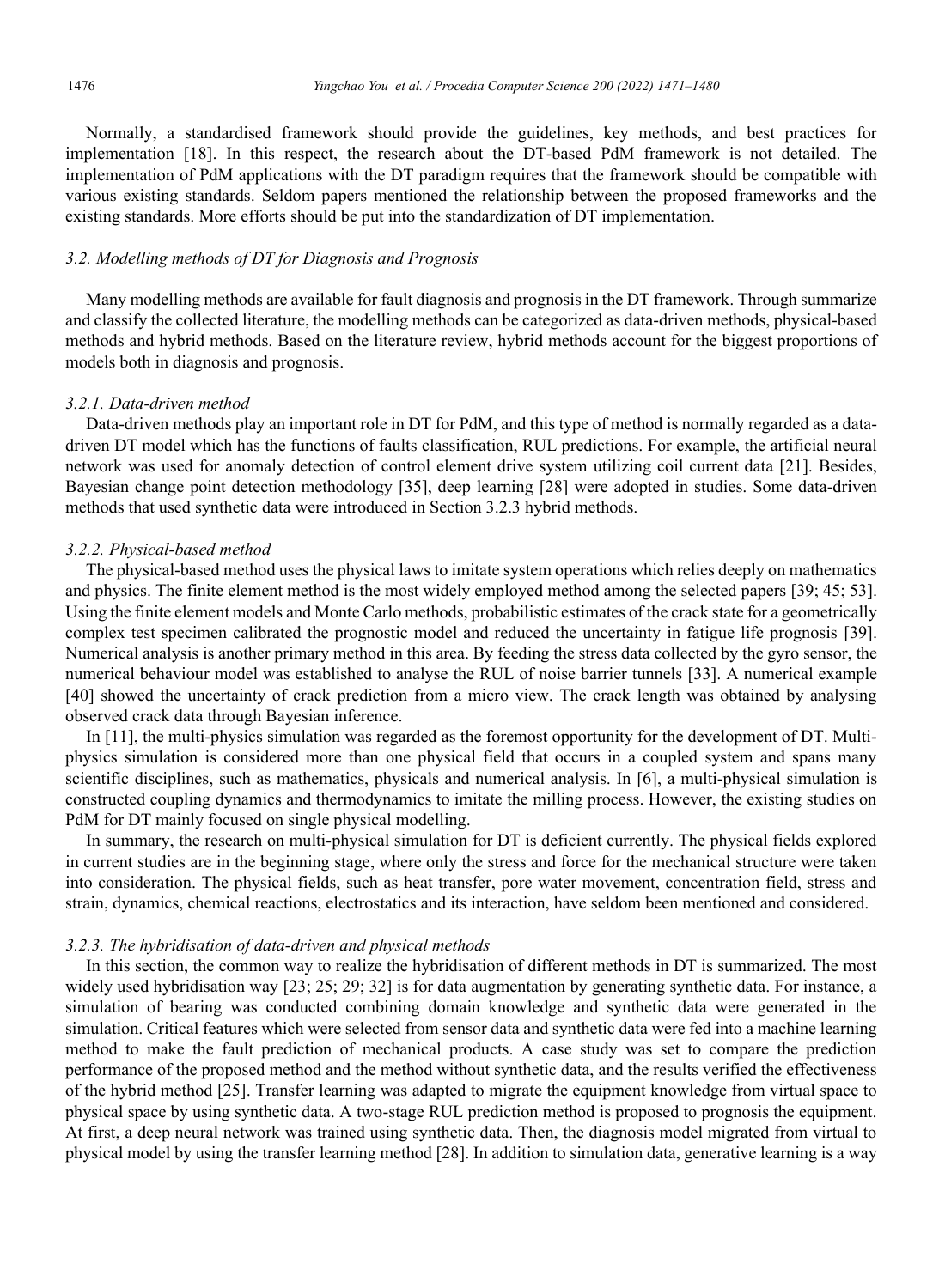to augment data. In computer-aided engineering, machining learning methods were employed to enlarge computational fluid dynamics data, which covers the information of operational conditions [54].



Figure 2. Flow chart of one of the hybridisation methods for PdM in DT

In industrial application, data insufficiency is the main concern, especially fault data, because equipment run in a healthy state most of the time. DT provides solutions for this problem by generating synthetic data. However, the quality of synthetic data depends on the fidelity of the digital model. Except for the model itself, the parameters of the digital model are key elements of the model fidelity. Some work studied tuning methods of the digital model by adjusting parameters. For example, when predicting the RUL of equipment machinery, the conditional data are used to synchronous tuning the digital model and equipment. After tuning, the quality of generating data was improved [23]. Based on the review work, the flow chart of the hybridization method is shown in Figure 2.

Another hybridisation way is running two methods parallelly, and the maintenance decision is made based on a synthesis of two analysis results. To predict the RUL of shearer key parts, a simulation and an autoencoder with bi-Gated Recurrent Unit methods were conducted simultaneously. To handle the two results, a strategy is adopted. If either result was abnormal, the inspection should be arranged for the equipment [24]. In another case, a particle algorithm was employed to make a more accurate RUL by combining the result of the data-driven method and statespace model [6].

#### *3.3. Interaction between the physical entity and digital replica*

The interaction between the physical-digital replica is bi-direction, and it is a remarkable feature to distinguish DT and digital model. In the PdM context, the physical-to-digital connection means that the conditional data of the physical entity is transmitted into the virtual environment in real-time. Then, the digital model tunes itself to stay the same as its counterpart, and conditional data are used to fault diagnosis and prognosis. The digital-to-physical connection refers to the transmission of maintenance information that is employed for maintenance decision making.

Most of the research in corpus focused on the physical-to-digital connection, papers seldom reported the opposite connection. The reason for the condition is the role of the human-in-the-loop [15]. Maintainers execute maintenance activities following the RUL and maintenance plan generated by digital twins. Thus, maintainers are the key elements in the digital-to-physical connection in DT.

In physical-to-digital connection, the digital model tunes itself to stay the same as its counterpart. For a physicalbased model, the real data is provided as input for simulation, and parameters of simulation update so that the digital model mirror the behaviour of the physical model. Some shape-changing algorithms are used to reflect the changes of physical entities in real-time [33; 34]. For data-driven methods, real-time data is used for model training to realize fault diagnosis and prognosis. The infrastructure is the basis for data acquisition and transmission. The advance of sensor technology contributes to the collection of real-time data of system conditions where IoT plays an important role in data transmission [45]. Many protocols, such as OPC UA, were used in the process. The common tools and platforms in DT are well summarized in [16]. Besides, edge devices provide a decentralised, hierarchical solution for physical-to-virtual connection, and the advantages of this structure are the reduction of the data transfer amount. Huang et al. [55] proposed a framework that enables health monitoring in real-time and detects anomalies, and a concept prototype was developed to demonstrate the framework. Edge devices were employed for a fault detection system for rotating equipment [27]. The solutions for data structure [35] and data storage [6] were studied which are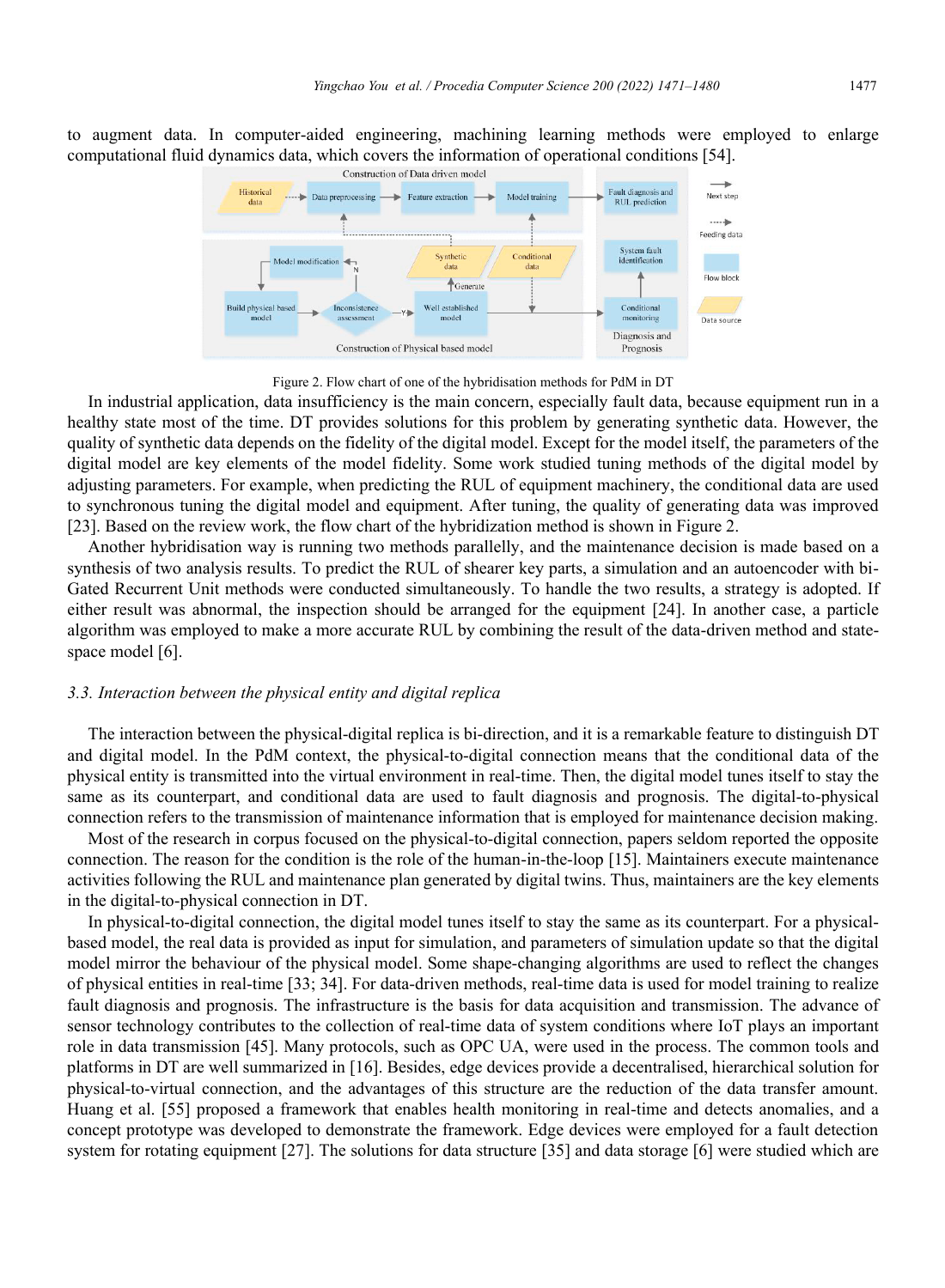critical for data transmission and data processing. High accuracy fidelity models normally rely on a low latency network to provides real-time operational data, and the digital model is capable of updating itself.

#### *3.4. Perceived benefits implementing DT for PdM*

As a new paradigm, DT is expected to get improvement to different sectors. In terms of the maturity of DT for PdM, most of the studies in the corpus are assessed to be level 2 or level 3 according to the assessment method [56], which categorized digital twin into four-level, pre-digital twin, digital twin, adaptive digital twin and intelligent digital twin respectively. The reasons are that most of the digital models are characterized by the function of data acquisition from physical twin and machine learning methods were used in some of these studies. Besides, many studies demonstrated the improvement after implementing DT for PdM based on Table 1. The benefits are summarized as follows:

- DT provides a real-time communication architecture for PdM, in which real-time diagnostic and prognostic can be realized.
- By combining advanced algorithms and high-fidelity digital models, fault diagnosis and prognosis reach a higher accuracy and the reliability of equipment is enhanced.
- The digital model generates numerous synthetic data which augment data to solve data insufficient problems.

In addition to three improvements, there are other benefits, such as cost-saving, the hybridisation of different methods. Though many benefits after implementing DT are shown, a concern is that the improvement takes advantage of the included technology in DT rather than the DT paradigm. For example, real-time diagnosis benefits from the advance of communication techniques. Thus, the benefits of DT need to be demonstrated holistically.

#### **4. Challenges and Opportunities**

Though lots of efforts have been made for improving PdM through DT technologies, some limitations and restrictions still exist. Research gaps should be pointed out to provide promising directions for further research. Hence, in this section, four critical challenges in current research, as well as corresponding opportunities for future research, are discussed based on the previous literature review.

(1) **Framework standardisation for DT-driven PdM.** Although some researchers have studied the framework of PdM in DT, the proposed frameworks are either too generic to provide detailed hierarchies or only targeted on a specific application. The current research lacks a standardization framework for DT implementation. For example, when should the DT be implemented, how does the implementation schemes meet the requirement of the existing standards, and how do users choose the appropriate modelling methods for different machines? These questions remain to be solved for academic research and industrial applications. To solve these, a promising way is to standardise the DT framework for PdM that contains system architecture, workflow, and modelling methods. To give clear instructions for DT applications to users, more efforts should be put into the standardisation of the DT framework.

(2) **Needs of a high-fidelity digital model.** The digital model is the basis of DT. Normally, the higher fidelity of the digital model is, the more accurate diagnosis and prognosis results are. Accurate diagnosis and prognosis rise the increasing demands of high-fidelity digital models. Currently, many modelling approaches have been developed to attain higher fidelity models. However, these approaches have shortcomings and limitations. Multi-physical simulation can approximate real-world operations and phenomena, however, the heavy calculation burden impedes its application. Machine learning methods required numerous data for training, but fault data is typically hard to be acquired in some cases. New methods should be developed, and existing methods should be optimised for the highfidelity digital model.

(3) **Holistic evaluation methods of DT-driven PdM.** Many studies showed the benefits of DT-driven PdM. However, it is confusing whether the performance improvement takes advantage of the included technologies in DT or the DT paradigm. A holistic evaluation of the DT paradigm is needed. The difficulty of the evaluation is the diversity of modelling methods. Future works need to set more experiments to validate its benefits.

(4) **Multi-component, multi-level model in DT-driven PdM.** Most research objects of DT are single-component models in the reviewed papers. The research objects may belong to a multi-component, multi-level system in the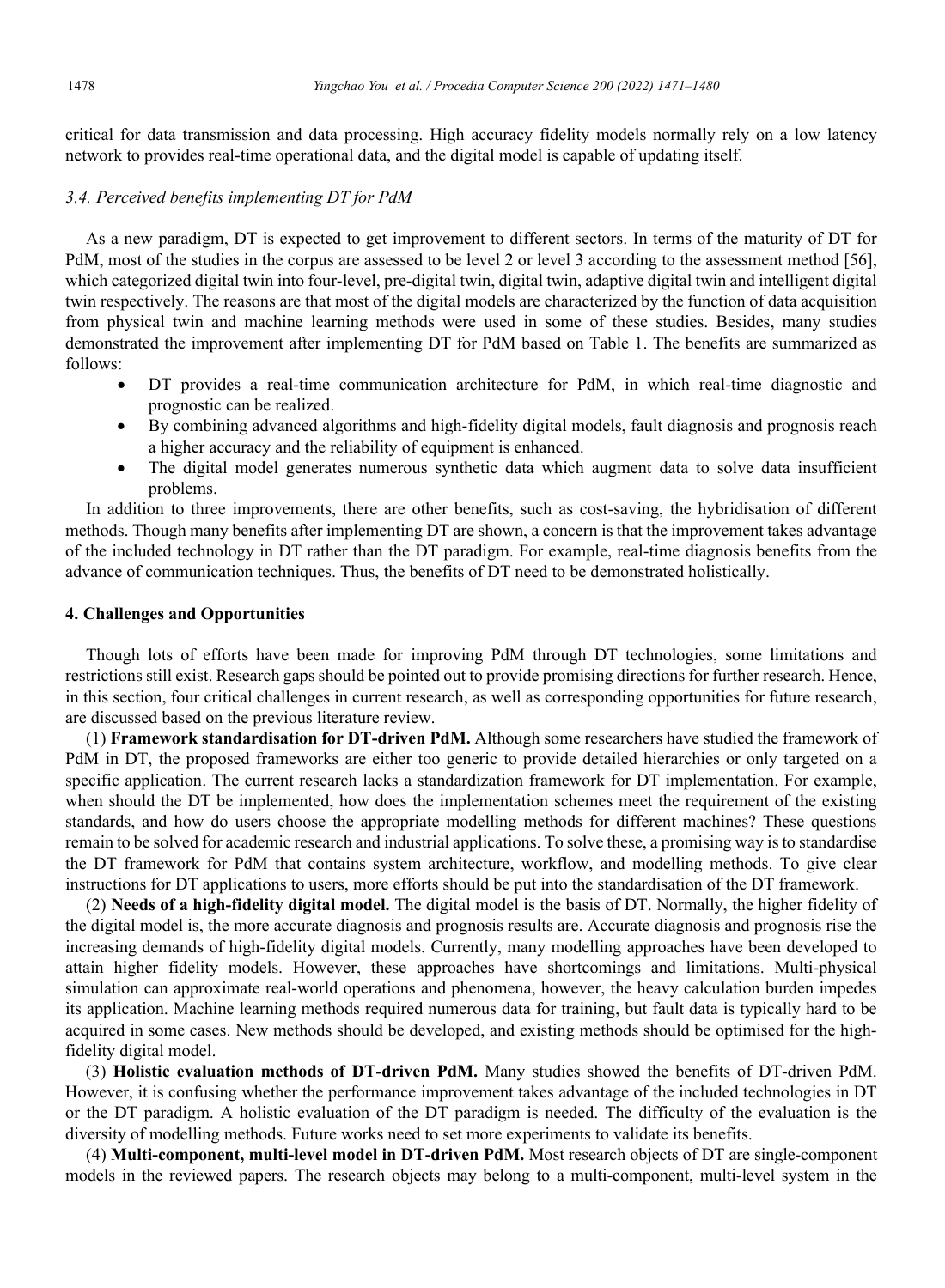industry. For example, a workshop may have many different machines in terms of type, function, and working principle. Single-component DT is hard to satisfy real needs in most cases. Some critical challenges such as how to construct a multi-component, multi-level model for a complex system, what is the coupling mechanism of different components in

DT, and what is the maintenance strategy for a multi-component, multi-level system, remain to be tackled. It is deemed a promising direction for DT-driven PdM research.

### **5. Conclusion**

The digital twin technology has emerged and attracted interest across a variety of application domains in the past decade. Many research efforts have been published recently to advocate introducing DT to improve the performances of PdM. In order to understand the challenges and opportunities of DT-driven PdM, this paper attempts to analyse the recent advances including its application framework, modelling methods, and interaction between the physical entity and virtual replica. Four challenges and their corresponding opportunities were discussed to provide insights for future research.

#### **Acknowledgements**

The work reported in this paper was partially supported by the China Scholarship Council via a PhD studentship (202006020046).

#### **References**

- [1] Kagermann, H., Lukas, W.-D., & Wahlster, W. (2011). Industrie 4.0: Mit dem Internet der Dinge auf dem Weg zur 4. industriellen Revolution. *VDI nachrichten,* **13**(**1**): 2-3.
- [2] Mobley, R. K. (2002). *An introduction to predictive maintenance*: Elsevier.
- [3] Digitally enabled reliability: Beyond predictive maintenance (2018). *McKinsey Company*.
- [4] Chen, C., Liu, Y., Wang, S., Sun, X., Di Cairano-Gilfedder, C., Titmus, S., & Syntetos, A. A. (2020). Predictive maintenance using cox proportional hazard deep learning. *Advanced Engineering Informatics,* **44**: 101054.
- [5] Jimenez, J. J. M., Schwartz, S., Vingerhoeds, R., Grabot, B., & Salaün, M. (2020). Towards multi-model approaches to predictive maintenance: A systematic literature survey on diagnostics and prognostics. *Journal of Manufacturing Systems,* **56**: 539-557.
- [6] Luo, W., Hu, T., Ye, Y., Zhang, C., & Wei, Y. (2020). A hybrid predictive maintenance approach for CNC machine tool driven by Digital Twin. *Robotics and Computer-Integrated Manufacturing,* **65**: 101974.
- [7] Grieves, M. (2014). Digital twin: manufacturing excellence through virtual factory replication. *White paper,* **1**: 1-7.
- [8] Tao, F., Zhang, H., Liu, A., & Nee, A. Y. (2018). Digital twin in industry: State-of-the-art. *IEEE Transactions on Industrial Informatics,* **15**(**4**): 2405-2415.
- [9] Errandonea, I., Beltrán, S., & Arrizabalaga, S. (2020). Digital Twin for maintenance: A literature review. *Computers in Industry,* **123**: 103316.
- [10]Khan, S., Farnsworth, M., McWilliam, R., & Erkoyuncu, J. (2020). On the requirements of digital twin-driven autonomous maintenance. *Annual Reviews in Control,* **50**: 13-28.
- [11]Glaessgen, E., & Stargel, D. (2012). *The digital twin paradigm for future NASA and US Air Force vehicles.* Paper presented at the 53rd AIAA/ASME/ASCE/AHS/ASC structures, structural dynamics and materials conference 20th AIAA/ASME/AHS adaptive structures conference 14th AIAA.
- [12]Fuller, A., Fan, Z., Day, C., & Barlow, C. (2020). Digital twin: Enabling technologies, challenges and open research. *Ieee Access,* **8**: 108952- 108971.
- [13]Kritzinger, W., Karner, M., Traar, G., Henjes, J., & Sihn, W. (2018). Digital Twin in manufacturing: A categorical literature review and classification. *IFAC-PapersOnLine,* **51**(**11**): 1016-1022.
- [14]Schleich, B., Anwer, N., Mathieu, L., & Wartzack, S. (2017). Shaping the digital twin for design and production engineering. *CIRP Annals,*  **66**(**1**): 141-144.
- [15]Jones, D., Snider, C., Nassehi, A., Yon, J., & Hicks, B. (2020). Characterising the Digital Twin: A systematic literature review. *CIRP Journal of Manufacturing Science and Technology,* **29**: 36-52.
- [16]Qi, Q., Tao, F., Hu, T., Anwer, N., Liu, A., Wei, Y., . . . Nee, A. (2019). Enabling technologies and tools for digital twin. *Journal of Manufacturing Systems*.
- [17]He, B., & Bai, K.-J. (2020). Digital twin-based sustainable intelligent manufacturing: a review. *Advances in Manufacturing*: 1-21.
- [18]Shao, G., & Helu, M. (2020). Framework for a digital twin in manufacturing: Scope and requirements. *Manufacturing Letters,* **24**: 105-107.
- [19]al., A. M. L. e. (2016). Digital wind farm system. *U.S. Patent Application 15/075 231, Nov. 17*.
- [20]T. Shah, S. G., P. Nistler, and B. Narayanan. (2018). Digital twin system for a cooling system. *U.S. Patent 9 881 430, Jun. 30,*.
- [21]Oluwasegun, A., & Jung, J.-C. (2020). The application of machine learning for the prognostics and health management of control element drive system. *Nuclear Engineering and Technology,* **52**(**10**): 2262-2273.
- [22]Shangguan, D. S., Chen, L. P., & Ding, J. W. (2020). A Digital Twin-Based Approach for the Fault Diagnosis and Health Monitoring of a Complex Satellite System. *Symmetry-Basel,* **12**(**8**).
- [23]Aivaliotis, P., Georgoulias, K., & Chryssolouris, G. (2019). The use of Digital Twin for predictive maintenance in manufacturing. *International Journal of Computer Integrated Manufacturing,* **32**(**11**): 1067-1080.